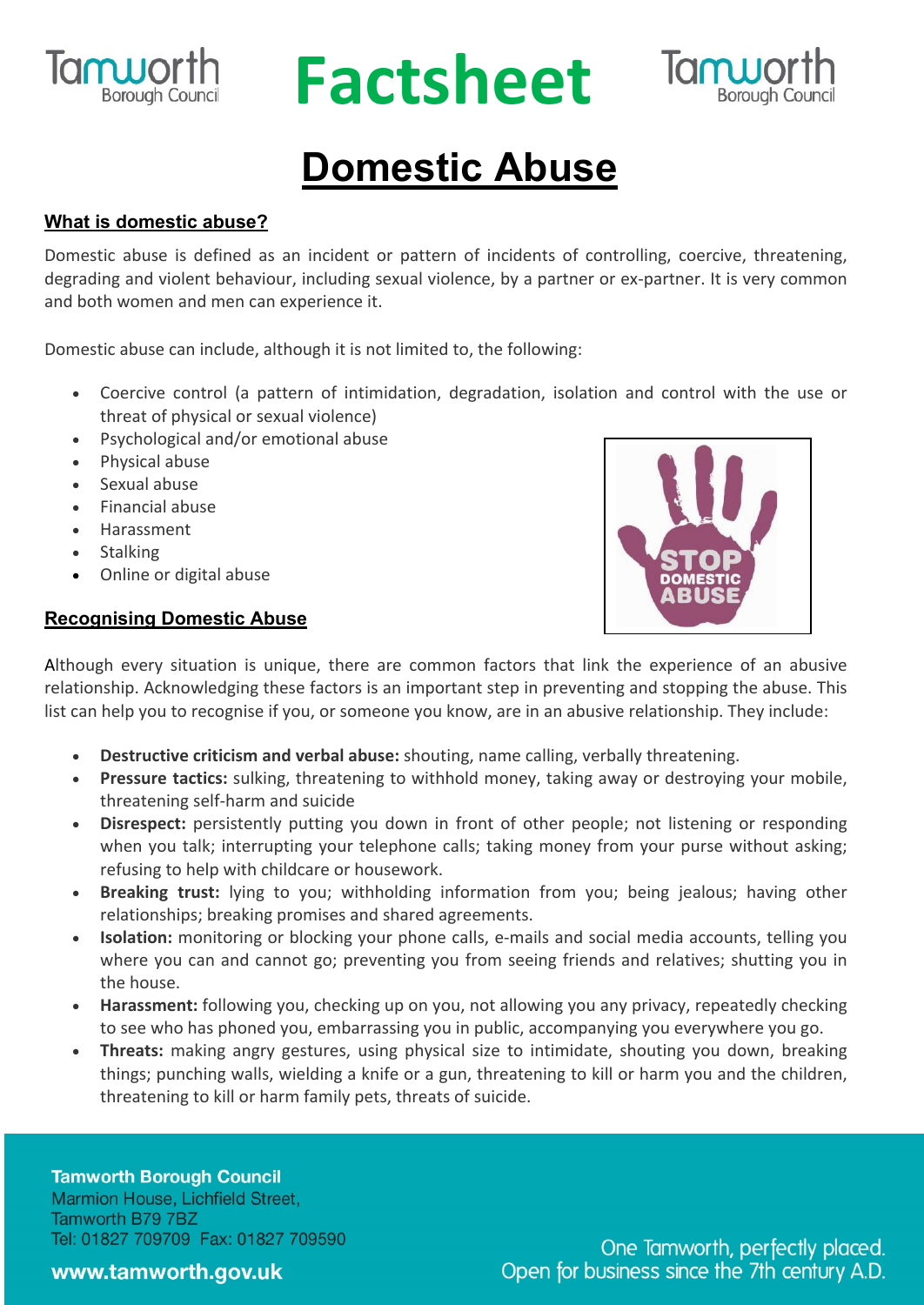

## **RUPOLING Factsheet**



- **Sexual violence:** using force, threats or intimidation to make you perform sexual acts, having sex with you when you don't want it, forcing you to look at pornographic material, constant pressure and harassment into having sex when you don't want to, forcing you to have sex with other people
- **Physical violence**: punching, slapping, hitting, biting, kicking, burning, strangling, pinning you down, holding you by the neck, restraining you.
- **Denial:** saying the abuse doesn't happen, saying you caused the abuse, saying you wind him/her up, saying he can't control his anger, being publicly gentle and patient, crying and begging for forgiveness, saying it will never happen again.

| Name of               | Who they can help                   | <b>Contact details</b>       |
|-----------------------|-------------------------------------|------------------------------|
| <b>Organisation</b>   |                                     |                              |
| National              | in<br>partnership<br>Run<br>between | Tel: 0808 2000 247           |
| Domestic              | Women's Aid and Refuge, the         |                              |
| Violence              | National<br>Domestic<br>Violence    | Website:                     |
| Helpline              | Helpline is a national service for  | www.nationaldomesticviolenc  |
|                       | women experiencing domestic         | ehelpline.org.uk             |
|                       | violence.                           |                              |
| New Era               | 24-hours a day, 7-days a week,      | Tel: 0300 303 3778           |
|                       | specialised help is available for   |                              |
|                       | all victims when they need it       | Website:                     |
|                       | most.                               | https://www.victimsupport.or |
|                       |                                     | g.uk/                        |
| Cohort4               | A peer support organisation for     | 0300 302 0484                |
|                       | women who have or who are           |                              |
|                       | suffering from Domestic Abuse       | Website:                     |
|                       |                                     | www.cohort4.org.uk           |
| <b>Broken Rainbow</b> | Telephone Helpline for Lesbian,     | Tel: 0300 999 5428           |
|                       | Gay Bisexual and Transgender        |                              |
|                       | victims of Domestic Violence        | Website:                     |
|                       |                                     | www.brokenrainbow.org.uk     |
| Galop                 | Provides support to lesbian, gay,   | Tel: 0808 802 4040           |
|                       | bisexual and transgender people     |                              |
|                       | experiencing domestic violence      | Website:                     |
|                       |                                     | http://www.galop.org.uk/dom  |
|                       |                                     | esticabuse/                  |
| Karma Nirvana         | Telephone helpline for victims of   | Tel: 0800 599 9247           |
|                       | honour based violence or forced     |                              |
|                       | marriage                            | Website:                     |
|                       |                                     | www.karmanirvana.org.uk      |

#### **Support Services Contact**

**Tamworth Borough Council** Marmion House, Lichfield Street, Tamworth B79 7BZ Tel: 01827 709709 Fax: 01827 709590

www.tamworth.gov.uk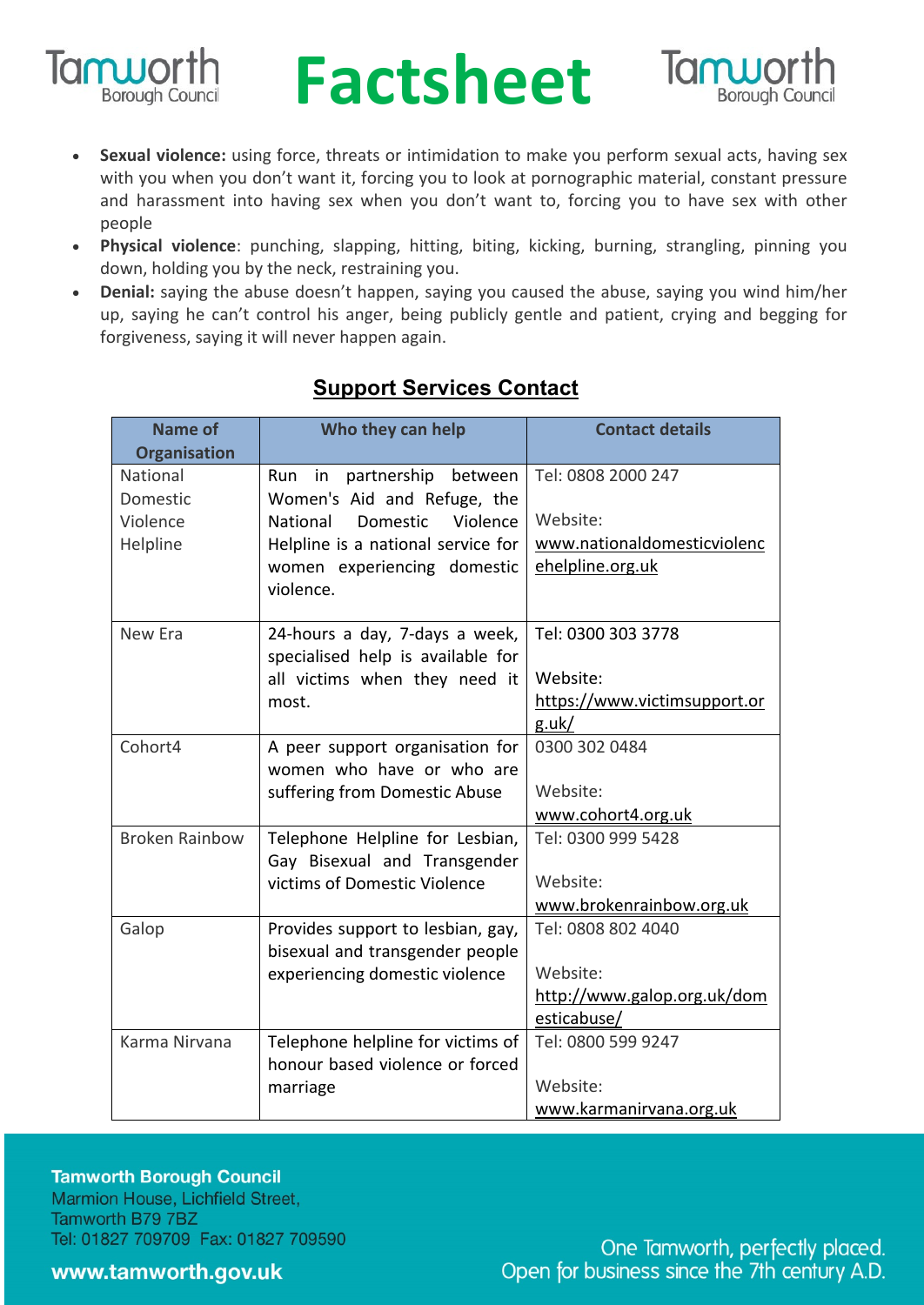

## **Iam Worth Factsheet**



| The Hideout          | Website for Children and young   Website:<br>people dealing with domestic   www.thehideout.org.uk<br>violence |                           |
|----------------------|---------------------------------------------------------------------------------------------------------------|---------------------------|
| Men's Advice<br>Line | Support for Male victims of Tel: 0808 801 0327<br>domestic abuse.                                             |                           |
|                      |                                                                                                               | Website:                  |
|                      |                                                                                                               | www.mensadviceline.org.uk |

#### **The Pathway Project, a local service supporting victims of domestic violence, has a 24 hour helpline – 01543 676800. You can also find them online at www.pathwayproject.co.uk**

#### **What will happen if I approach Tamworth Borough Council for help?**

- **Step 1**: You will need to provide identification if you are applying as homeless or for housing.
- **Step 2**: Once we have assessed if you are eligible we will then assess if you are threatened with homelessness or homeless immediately.
- **Step 3**: After a full assessment, Tamworth Borough Council will establish whether emergency temporary accommodation will be provided to you. This decision will be based on the information you have provided to us and it may be required for you to consider a refuge out of the area for your own safety.
- **Step 4**: We will work closely with you to find and secure accommodation for you which will be done by completing a Personal Housing Plan. This plan will look further at your housing needs, wishes and will list actions for you and us to complete. It is important that you are honest with us during this assessment and provide us with all the information you can, so support can be tailored to you.

#### **Additional support available**

The council offers a range of Target Hardening measures, which aim to prevent homelessness across all tenures by the addition of appropriate security measures. Through this range of security measures, survivors of domestic abuse hate, race and other violent crimes are able to remain in their homes and feel safer and more secure in doing so.

The scheme is available to any person living in Tamworth Borough who is threatened with homelessness due to domestic abuse, hate crime, racial harassment or other violence. This will be confirmed by the Housing Solutions Officer who will liaise with Police and other partners to establish the details of the crime.

#### **Tamworth Borough Council** Marmion House, Lichfield Street, Tamworth B79 7BZ

Tel: 01827 709709 Fax: 01827 709590

#### www.tamworth.gov.uk

One Tamworth, perfectly placed. Open for business since the 7th century A.D.